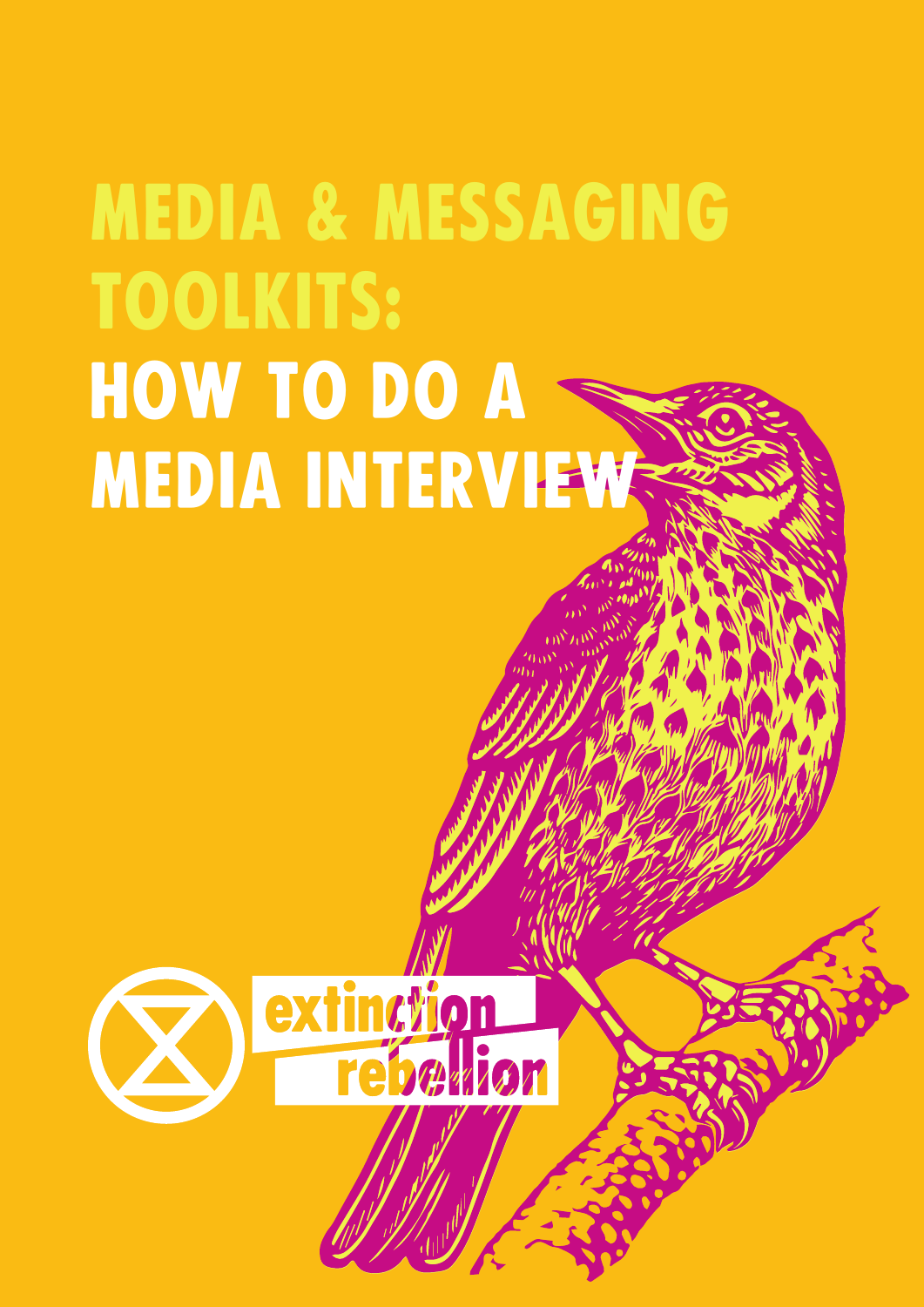# **Firstly, do your background research**

Be aware if the interview is live or pre-recorded. Know how long the interview will be and how much of that will be aired. Know if anyone else is being interviewed for the same piece (eg an opposing view).

Check out the interview style of the show/presenter. If you know who this will be, it makes it easier to practice being in conversation with them, and imagining getting your message across.

# **Get preparing**

What is your aim with this interview? What do you hope the person who is listening will remember? What do you want the listener to do or think?

Write down 3 "key messages." Thinking of the above, choose 3 messages that you want to get across. Keep them in simple, plain English and keep them short (a maximum of a couple of sentences, and preferably one). Why three? People are unlikely to remember more than three things. If you try to get too much across, you risk losing the most important things you want to say.

# **Rehearse**

Ask someone to interview you, and afterwards look at how you could have improved. Do this lots of times. Practice being asked difficult questions by brainstorming all the difficult questions you may be asked and practicing answering them in a way which will lead back to your key messages.

You will have a very short window of time to get your message across- don't waste it! Prepare well.

Rehearse your key messages. Say them in different ways, find some stats, anecdotes, examples, anything that illustrates the key message. Get comfortable with the core messages. Everything comes back to these!

#### **Do the interview**

Focus on getting your key messages across. That is your aim. Whatever question you are asked, if possible, answer it in a way which allows you to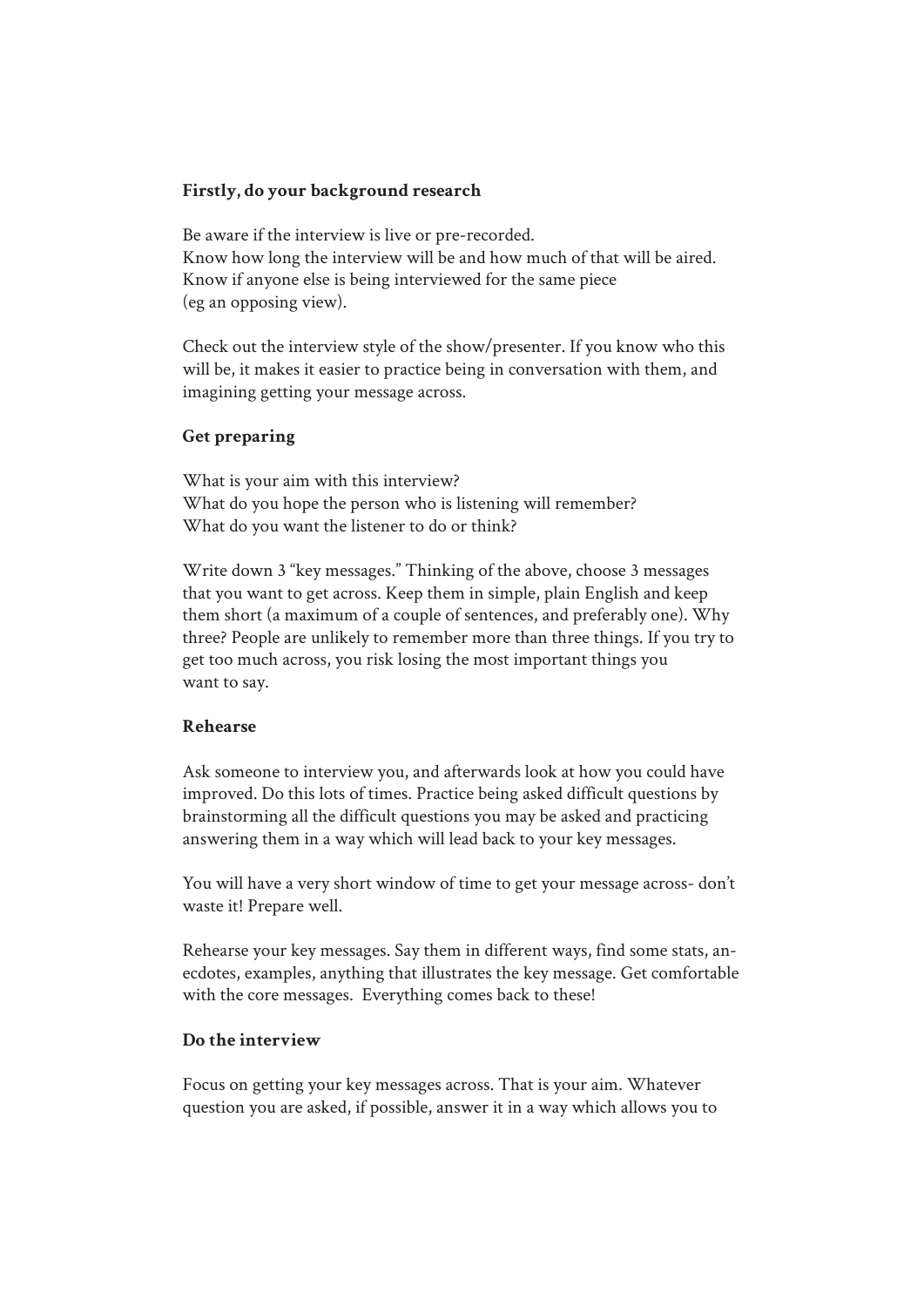get across one of your key messages. Don't allow the line of questioning to wander off topic: remember, the interview will be edited, so don't think because you got your key message in, you can just be less focussed now. Aim for everything you say to be something that would achieve your aim if it was the only thing broadcast. This might not be possible, but the more it can be, the better your chance of success. (I have lost count of the number of times people have come to me and said: "oh they didn't use the good bit, they cut out what I really wanted to say." Everything needs to be something you really want to say!

# **Tips on doing a radio interview**

- Focus on your key messages. Use "ABC": answer, bridge, communicate.
- Don't guess. If you don't know something, it's fine to say so.
- Be yourself. Listeners want to feel connected to a real person.
- Use anecdotes or examples if you can. Make it human, paint a picture.
- Don't worry about repeating your key messages, especially in pre-records.
- Don't stray off topic or be pulled off topic.
- Avoid repeating "loaded" words used by the interviewer.
- Beware "would you say that?" questions. Never simply agree, always put it in your own words.
- Avoid "as I just said" as it can't be used in edited pieces or as a clip for later programmes.
- Remember: rehearse, rehearse, rehearse.

# **Tips on doing a TV interview**

All the above points apply, but here are some extra tips:

- Ensure the spokesperson resonates with the target audience/gives the right image.
- Is the spokesperson dressed to convey the right message? Avoid busy patterns as they can interfere with the camera image and distract.
- Consider the location/background. What message does it convey? Could anything appear in shot?
- Don't fidget but don't be rigid either.
- Be aware of when filming starts/stops, and don't immediately relax/ react when an interview runs.